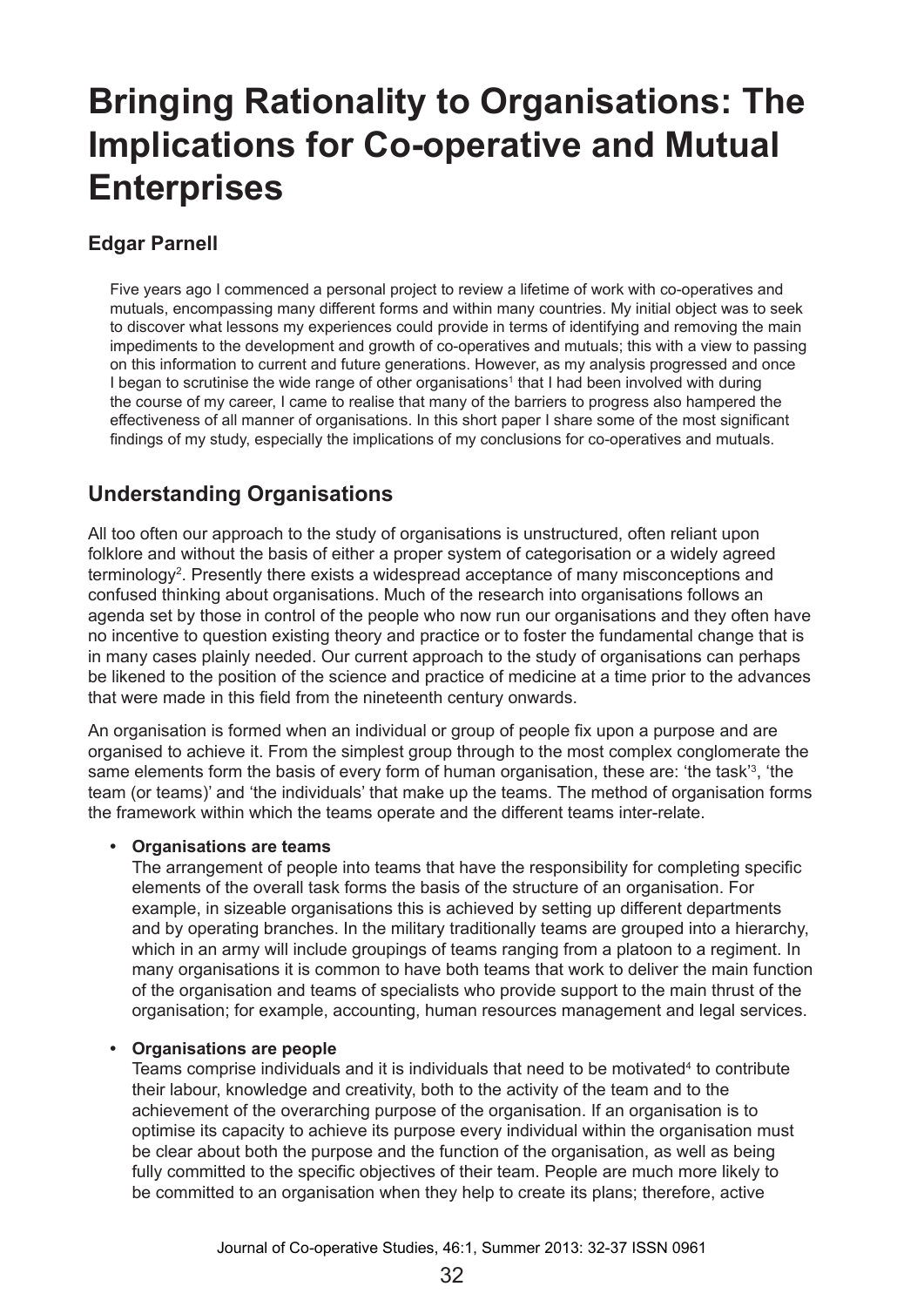participation in the planning process, at least at the team level, is central to the success of any organisation.

#### **• Organisations are tools**

People that wish to form organisations must either choose from the available existing models of organisation or seek to design a new model to meet their needs. Most will choose an existing model, sometimes adapting it to their specific needs. The availability of tried and tested models helps to shorten the process of establishing an organisation and often reduces the risk of failure. However, it is important to recognise that organisations are tools that are used to achieve specific purposes, and unless we choose the right model of organisation for any given purpose then we reduce our chances of successfully achieving our purpose.

Since the beginning of time human beings have depended upon their capacity to develop and use tools for their progression as a species. The development of technology, in terms of developing all manner of tools, during the last few centuries has been moving at an incredible pace. However, during the same period we seem to have made very little progress in terms of developing perhaps the most vital tools of all — human organisations.

The true test of the value of any tool is whether or not it does its intended job, that is to say "is it fit for purpose?" The same therefore applies to organisations — does it carry out its intended function? It is essential that we fully understand the function of our organisations, and that we select a model of organisation that is designed specifically to achieve our purposes.

### **The Malfunction of Organisations**

In many cases our organisations are failing to carry out their proper functions, which results in them not achieving their intended purposes, also in the benefits from their activities being allocated to persons that are not entitled to them. Organisational malfunction affects all models, forms and types of organisation. Organisations often fail to achieve their purposes and to maximise their effectiveness; this is often simply because the people involved either do not fully understand the function of their organisation.

The causes of malfunction of organisations often include:

- The absence of a clearly understood function for their organisation.
- The failure to clearly spell-out the organisation's purpose, which needs to be expressed in terms of specific outcomes.
- An inadequate system of oversight.
- Allowing the power to mete out patronage to be exercised by those charged with running the organisation, instead of this power being retained by the owners of the organisation.
- The choice of an inappropriate model or form of organisation.
- The persons controlling the organisation either do not fully understand, or choose not to adhere to, the essentials of the proper model of organisation.

Organisational failure not only impacts upon the wellbeing of those owning the organisations but it can also seriously damage the international competiveness of national economies, undermine efforts to reduce the degradation of the environment, inhibit the fairer distribution of wealth, and also the realisation of stability — based upon continuing economic and social development.

Co-operative and mutual enterprises are all too often run on the same basis as shareholder companies, seeking profit maximisation. And in many case, being run primarily for the benefit of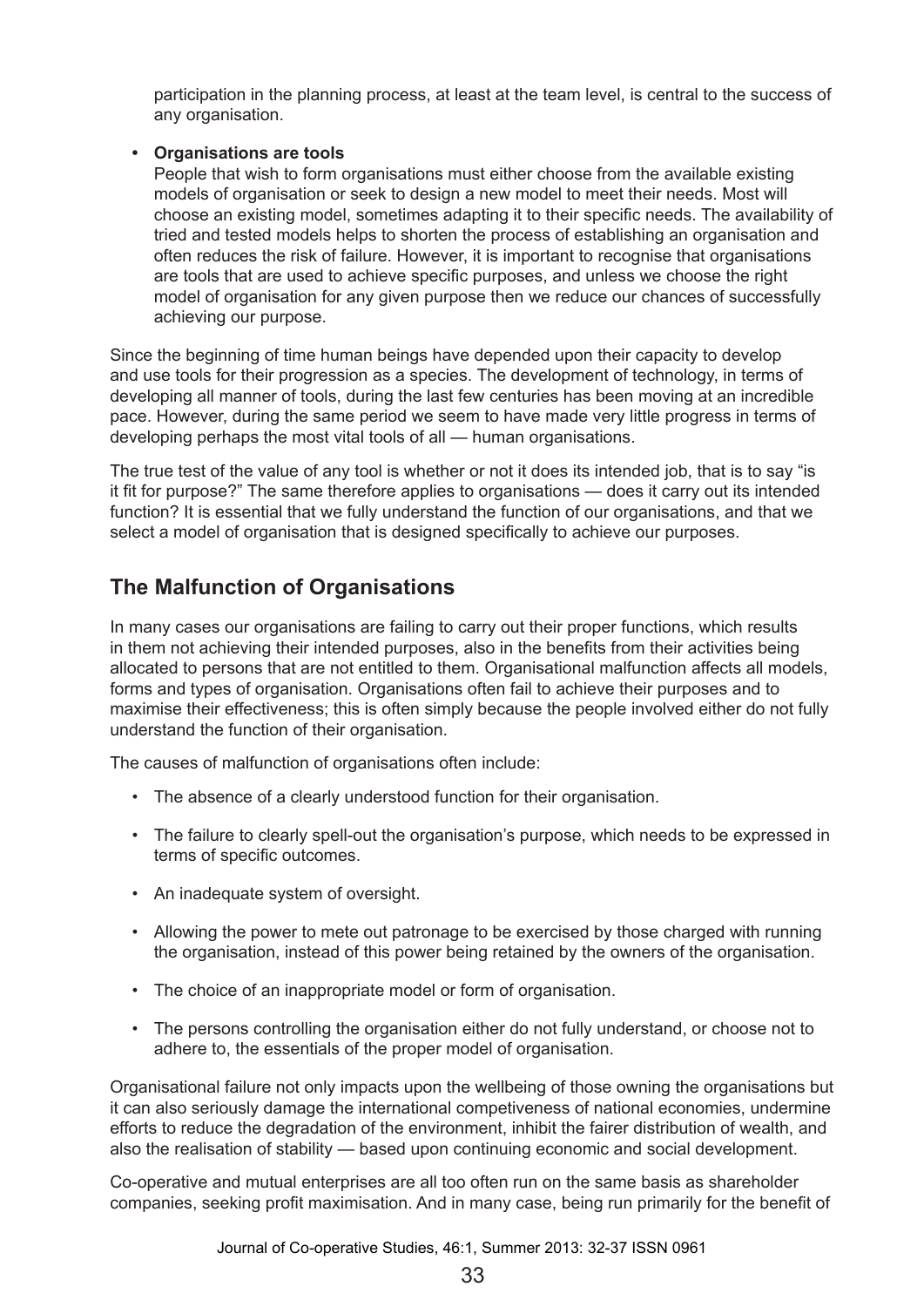their top managers and/or cliques of members<sup>5</sup>, whereas, the function of this form of enterprise should be to intervene within the marketplace in the best interest of all of their members $^\circ$ .

## **Co-operative and Mutual Enterprises**

International co-operative leaders began to talk about 'co-operative principles' in the nineteenth century, which were in reality a combination of essential characteristics and proven practices. It was not until 2005 that Dr Ian Macpherson introduced us to the idea of 'Co-operative Identity'. However, we now also need more than this — we need a clear-cut model of organisation.

Co-operatives and mutuals, in common with many other peoples' organisations, invariably cease to serve their true purposes once they become institutionalised and professionalised. In response, we need to make use of a very clear model of enterprise that can both clarify the strategic purpose and guide the day-to-day decision making within the enterprise.

Member-controlled enterprises (MCEs) encompass: credit unions, building societies, friendly societies, community benefit societies, insurance mutuals, social clubs, co-operatives and mutuals of all kinds. This includes: co-operatives of consumers, farmers & growers, communities, workers, artists, artisans, professionals, social co-operatives, and many other forms and types of MCEs. The function (strategic purpose) of a member-controlled enterprise is to intervene in the marketplace in the best interest of its members. The purpose of a membercontrolled enterprise needs to be set out in terms of the specific outcomes, which need to reflect what the membership wants their enterprise to deliver. These outcomes will not only include economic benefits ('a better deal') but also honest dealing, integrity, fairness, equivalence, autonomy ('a better organisation') and continuity ('a better future').

People involved in member-controlled enterprises need to understand that the essential task of their enterprise is to deliver what their members really want (ie a better deal, a better organisation and a better future); and, that their enterprise has a quite separate and distinct function from that of a movement for social change.

### **The Categorisation of Models of Enterprise**

We can identify a particular class of organisation, which we can categorise as 'enterprises' because they are entirely sustained by their activities within a market place. It can be argued that all forms of organisation operate within the 'market' because they need to pay market prices for the resources that they require, including land, labour and capital. Also, some of their services may be sold at prices determined by the 'market'. However, we need to make the distinction between those organisations that are not solely dependent upon the 'market' for their revenue and those that do not. For example governmental organisations and charities, that can rely upon income that can come from taxation, grants or donations, which are therefore not dependent upon the market for the continuity of their existence.

Every enterprise model should provide a complete and integrated system that is well understood by all those involved and which guides decision-making throughout the enterprise. Models of enterprise are designed to meet the different purposes of those setting-up the enterprise. Whatever the purpose of an enterprise it is vital that those involved both choose the correct model to achieve their purpose and fully understand the essentials of the chosen model. Additionally, they need to implement the practices and systems required to sustain the model. The member-controlled model of enterprise provides a framework that guides decision-making throughout the enterprise, sustains those practices that are essential for success and provides the basis for rejuvenation and renewal.

The model required for member-controlled enterprises is one that can ensure that the enterprise: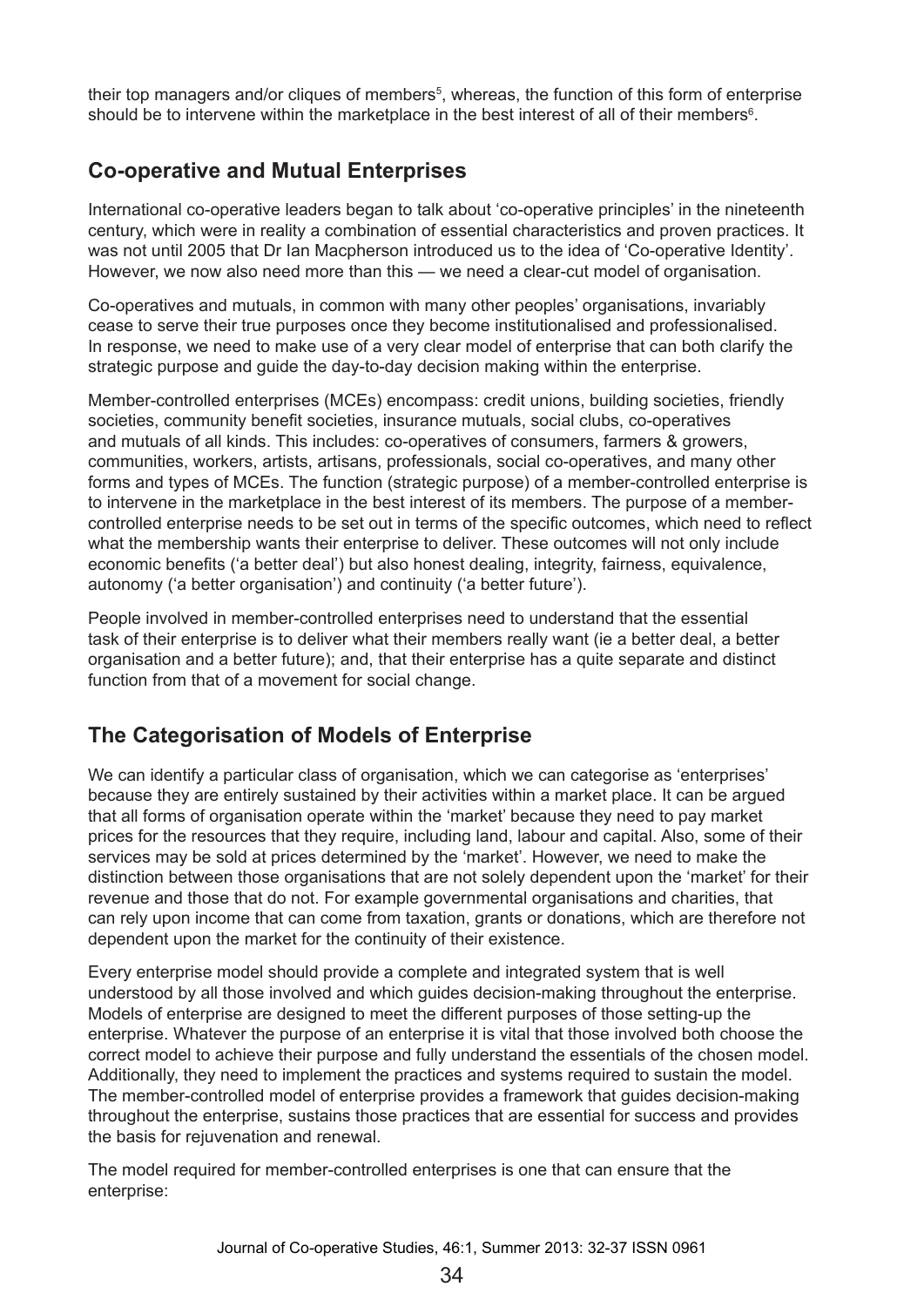- Remains fully committed to its purpose.
- Acts in the best interests of its members.
- Acts with integrity.
- Treats all members equally.
- Remains autonomous.
- Ensures sustainability and continuity.

### **Alternative Models of Enterprise**

The main forms of enterprise are categorised in a diagram, which follows in the appendix. The purpose of this diagram is to help those involved with member-controlled enterprises (MCEs), of all forms and types, to better understand this unique form of enterprise; also, to help leaders, ordinary members, employees and the general public, to understand the true nature of such enterprises. The diagram is not intended to provide a complete description of the member-controlled enterprise model or to describe all of the many different forms and types of member-controlled enterprises (MCEs). However, the diagram can help to identify the most important differences between this model and the alternative models of enterprise. Clearly a more complete understanding of the MCE model requires additional explanations. In particular, it needs to be understood that their function (strategic purpose) is to intervene within a marketplace in the best interest of their members, and that it is essential that they be run by and for their members.

The diagram does not seek to offer any form of judgment about any of the alternative models of enterprise. In particular, it should be understood that in many situations the conditions may not be pre-existent for the development of a fully-fledged member-controlled enterprise; this is commonly because the calibre of members' leaders required have not yet been developed. In such cases a 'patron/trustee' model could be required, which, can be regarded as a transitional form of organisation until such time as the essential member leaders emerge. Nevertheless, we should also realise that enterprises run by patrons/trustees can undermine the engagement and ownership of the communities that are organised in order to respond to the community's problems.

It is also to be understood that the diagram, in its current form, may not take full account of national, legal and cultural differences. In such cases it can be adapted to conditions, however, care needs to be taken not to over-complicate the diagram, as otherwise it may not achieve its purpose. The following matters may also cause people to be confused about the functions of different forms of enterprise:

#### **• Charitable status**

MCEs are clearly not intended to be run as charities, for they are based upon self-help and mutual action. However, it is understandable for members' leaders to look at ways of getting any benefits that may arise from securing charitable status, such as tax-breaks, grants and soft loans. Nevertheless, members of MCEs should not lose sight of the fact that they are not in fact running a charity, which is intended to be run by one group of people for the benefit of others and not for their own benefit.

#### **• Legal structures**

When considering the available options for incorporation, both in cases of first registration or reorganisation, member-leaders need to consider the longer-term needs of their enterprise, rather than be pushed down the route of expediency. In particular, in an effort to secure finance, especially any grants or soft loans that may be available, they should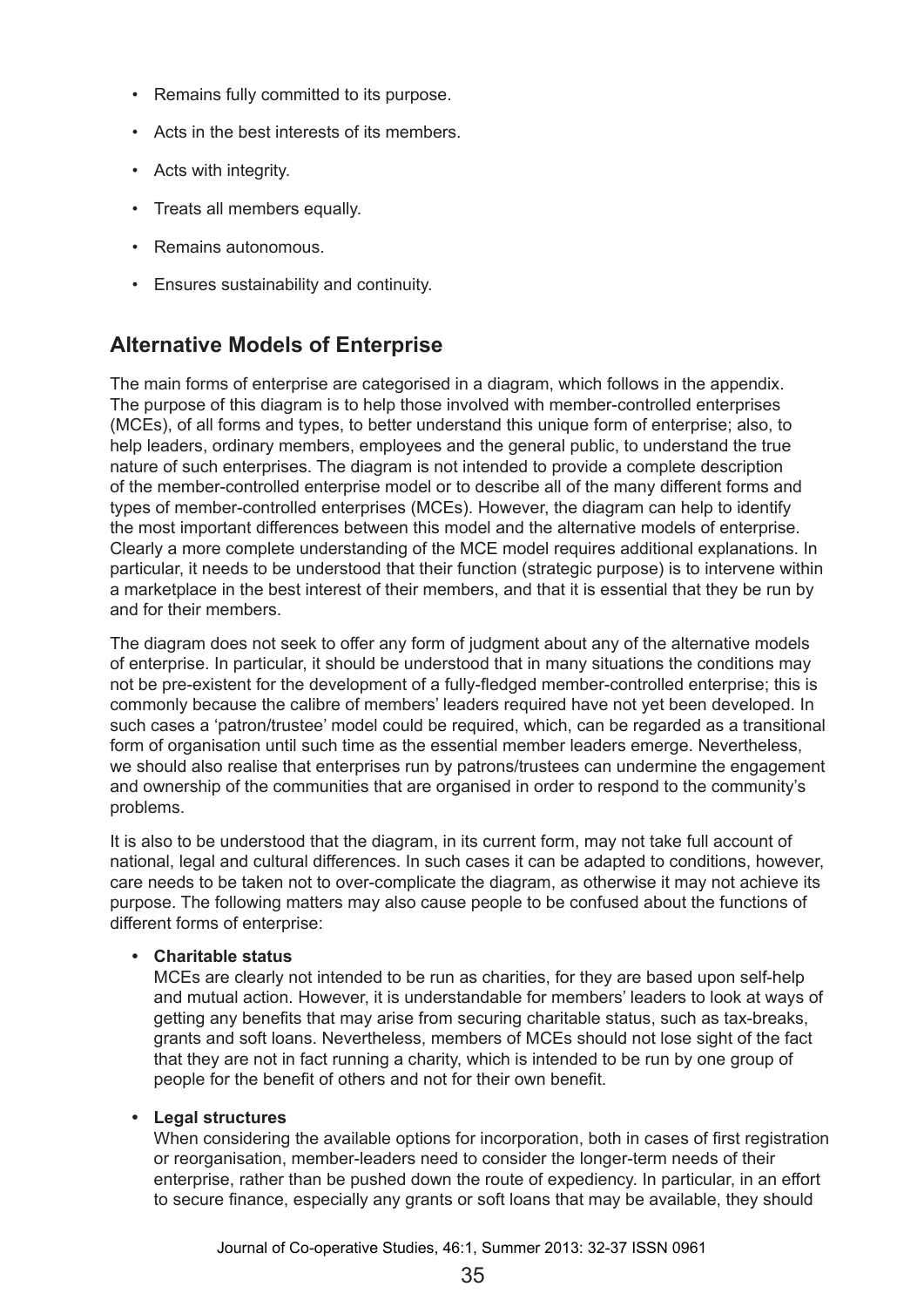not permit their enterprise to be led towards a form of organisation which is unsuitable in terms of achieving their true purpose; for example, by seeking charitable status if this is not what they really need; The problem for many new or budding MCEs is that the law generally lags behind the current needs of enterprises, which can often mean that it impedes their proper operation. It is important to understand that although some forms of member-controlled enterprise are only permitted to register using specific legislation, in other cases the founders of the enterprise may choose from various options when incorporating their enterprise. For example, in the United Kingdom credit unions may only be registered using the Credit Unions Act, whereas many co-operatives may currently choose to register using either the Industrial & Provident Societies Acts or the Companies Acts, (which includes registering as a conventional company, a community interest company, or a company limited by guarantee).

#### **• Subsidiaries**

Subsidiary companies may be run by MCEs, and if such subsidiaries directly intervene in a marketplace in the best interests of their members then such subsidiaries can become a valid extension of the MCEs that own them. If they are simply a means of raising revenue, then they are in reality just profit-making enterprises. When charities operate subsidiaries with the purpose of raising revenue these too are profit-making ventures, which will be treated by the tax authorities in the same way as any other business; the only difference being that such subsidiary companies owned by charities are usually permitted to donate a sum equal to their profits to the charity.

### **The Author**

Edgar Parnell has spent six decades working in and with member-controlled enterprises, in more than forty different countries, including as a Chief Executive of the Plunkett Foundation. Previous appointments include: UN/ILO adviser in India, manager for the Fund for the Research and Development of Africa, adviser on co-operative management in Jamaica, senior manager and consultant for the CWS (now the Co-operative Group) in the UK, business consultant for Clarks Ltd., general manager of the Botswana Co-operative Development Trust, as well as holding senior management posts in several other UK-based co-operatives. He has served as a member of the General Assembly of the International Co-operative Alliance, as co-chairman of the EU Committee for the Development of the Rural Economy of Poland, on the Council of the Federation of Agricultural Co-operatives (UK), chairman of the UK national Co-operative Development Agency Education and Training Committee, and on various COGECA (the EU federation of agricultural co-operatives) working parties. He is the author of many publications about co-operatives and related topics.

### **Notes**

- 1 These activities have encompassed work within the UK and internationally, undertaken within a myriad of different organisations, ranging from the micro to the mega. This experience has been gathered in more than forty different countries in a wide range of businesses, charities and non-governmental organisations, governmental institutions at the local, national, regional and international levels. At the same time, this practical work has been supplemented by a continuous study of the literature covering the field. Simultaneously, the author has observed and participated in the machinations of significant social change in a range of different situations. In particular, the growth of consumerism in post-war Britain, post-colonial development in Africa, India and the Caribbean, and the fall of communism in central and eastern Europe, especially in Poland and Russia.
- 2 For example, it is common to find that critical concepts such as a 'model of organisation' are confused with general concepts, such as that of 'social enterprise'. Also, words such as 'profit', which is often used when what is really meant is 'margin', and when the term 'business' is used to describe 'not-forprofit' enterprises.